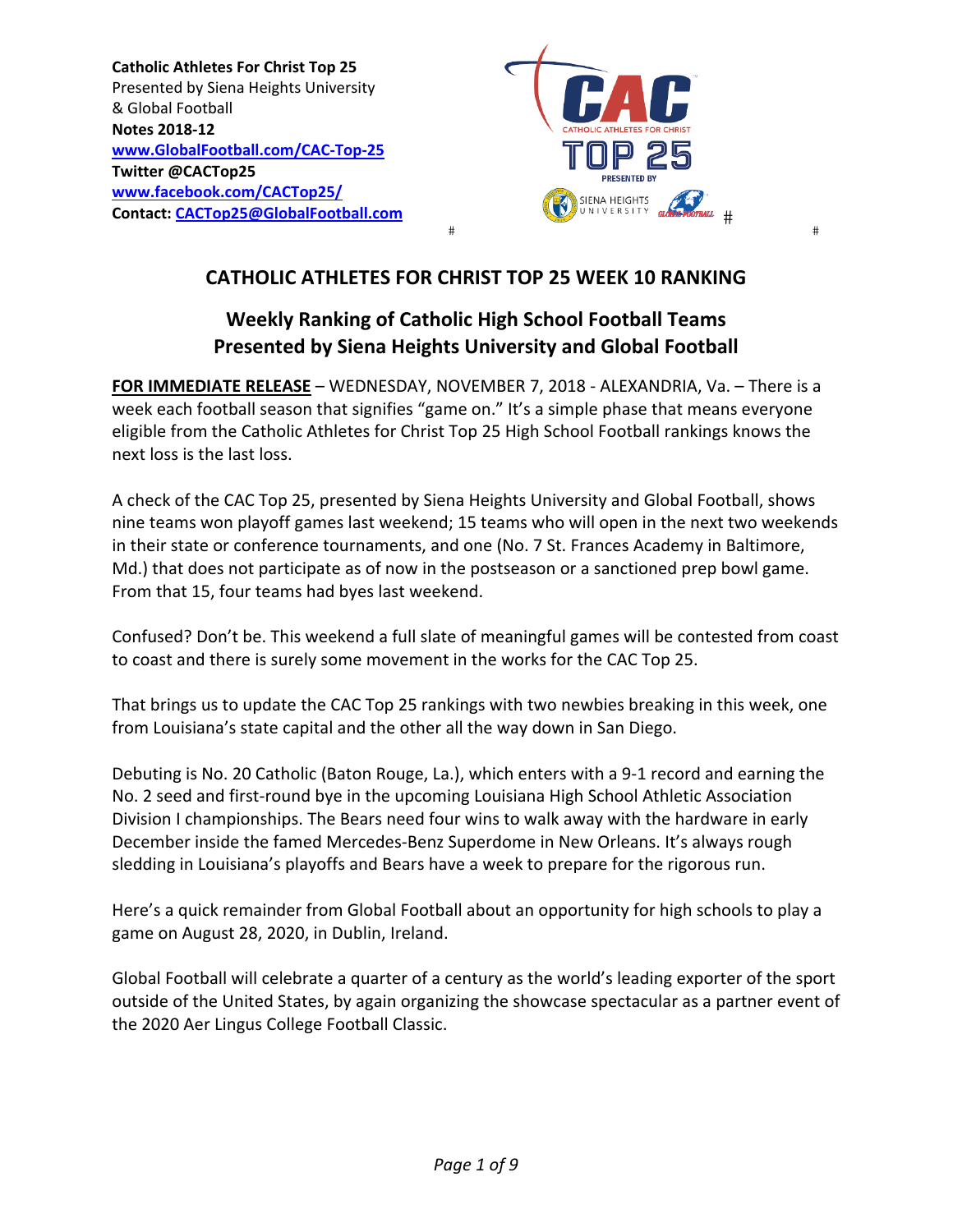A total of 12 schools will experience the Irish culture and to compete in a series of games, with multiple venues in Greater Dublin hosting single, double or triple‐headers of American football games.

Global Football has established a web page dedicated to the 2020 event, which includes tour options for travelers, pricing, and how high school coaches can request an invitation and commit to joining. Visit www.GlobalFootball.com/Ireland‐2020 for more information.

OK, now for this week's superlatives.

First there's a dynamic two‐way back in Texas that tore it up last Friday. A coach who is embarking on a journey for a second‐straight Florida state title in a loaded field and playoff games that could bring change. Four of those games involve five CAC Top 25‐eligible schools that reside outside the CAC Top 25 rankings.

#### **Triple Option**

**Player of the Week:** Running back Charles Crawford III of Bishop Lynch (Dallas, Texas). Meaningful performances are turned in every week but for the second week, it did not involve a school from the CAC Top 25. Take last Friday in the Metroplex with the Bishop Lynch Friars heading into their game with private‐school powerhouse and defending TAPPS Division I champion Prestonwood Christian Academy (Plano) with a 3‐4 record. Prestonwood was undefeated but Crawford and his teammates were undeterred. Crawford's monster game of 312 yards and four touchdowns on 37 carries sparked a wild 50‐40 upset win over PCA in Dallas.

PCA scored the first 20 points of the game before Crawford scored the first of his TDs from three yards out and it was 20‐13 at halftime. The Friars (4‐4) took over in the third, exploding for 37 points, as Crawford blasted off for scoring runs of 51, 1 and 61 yards enroute to a 50‐28 lead. Crawford's downhill running style is punctuated by a combination of a quick burst and a strong upper body that stiff-arms even the strongest defender. For the season, Crawford has rushed for 883 yards and scored 16 TDs.

At 5‐feet, 10‐inches, Crawford is a junior and also plays cornerback. According various recruiting websites, Colorado and Boston College are interested but more are expected to follow. Lynch closes the regular season Friday hosting John Paul II (Plano).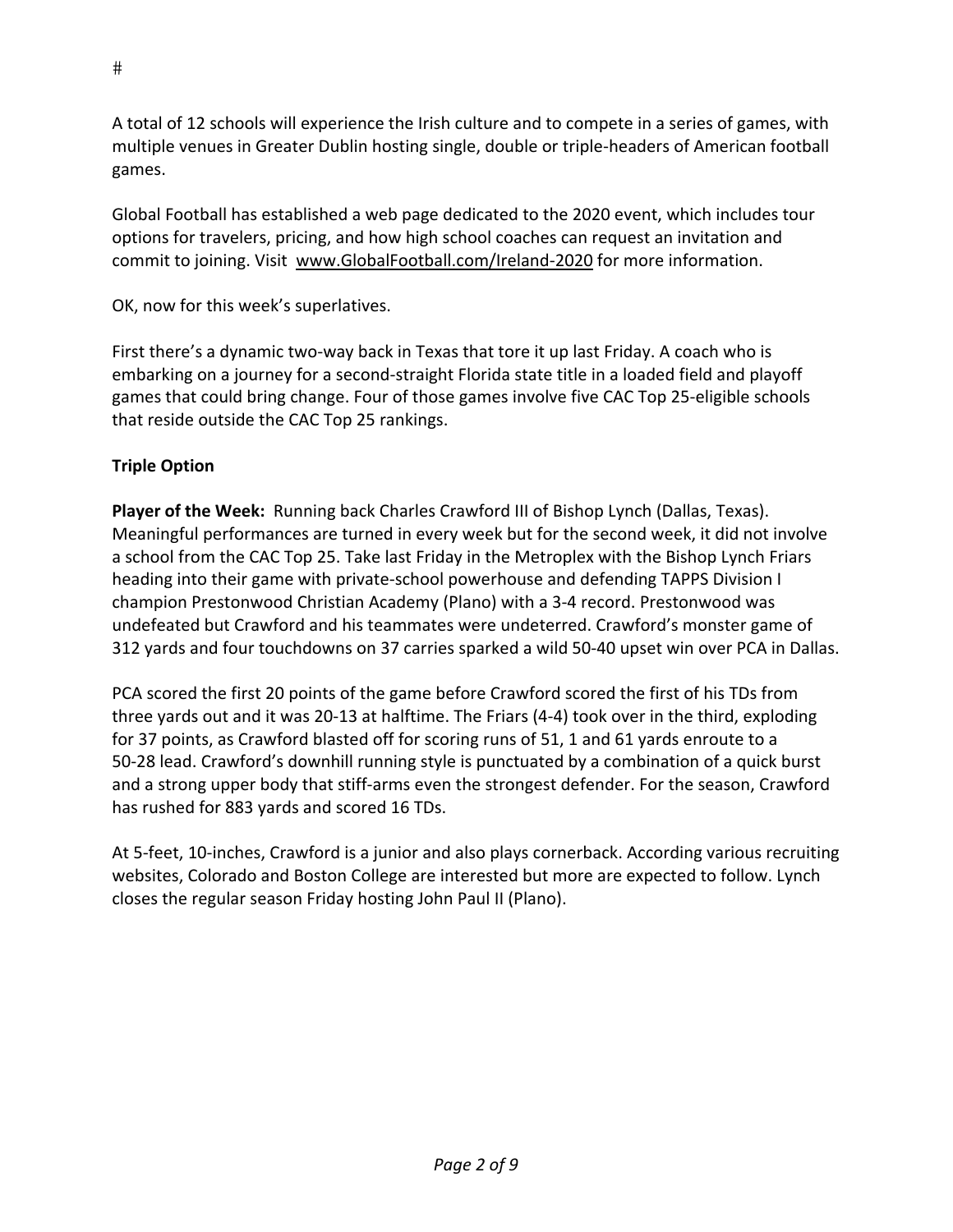**Coach of the Week:** Dameon Jones of No. 22 Chaminade‐Madonna College Prep (Hollywood, Fla.). The Lions' season started 2‐2 before peeling off six straight wins, including last weekend's 35‐0 blanking at previously undefeated University School (Fort Lauderdale). The Lions enter the postseason as the favorite in Class 3A but won't play until Nov. 16 in the Region 4 semifinals. If Jones' team reaches the 3A final, it could meet No. 24 Clearwater (Fla.) Central Catholic on Dec. 8 at Camping World Stadium in Orlando.

Jones came to Chaminade‐Madonna in time for the 2016 season after spending two seasons at nearby Hallandale, where he went 21‐4 and reached the Class 5A quarterfinals in 2015. Jones planned to take a year off when he stepped down at Hallandale in 2015, but was persuaded to take over the Lions' program.

In 2016, he guided the Lions to the 3A final, but last year completed the deed taking home the 3A state championship hardware during an 11‐2 campaign.

**Games of the Week (All times Eastern):** Instead of solely concentrating on teams from the CAC Top 25, there are five games that should be noted. Our travels will take us from New England to the dairy lands of Wisconsin to the West Coast.

No. 23 Xavier (Cedar Rapids, Iowa) vs. Lewis Central (Scott Bluffs, Iowa), Thursday, 9:15 p.m.: Weather won't be a concern inside the University of Northern Iowa's UNI‐Dome in Cedar Falls for the Class 3A semifinal matchup between a pair of 11‐0 teams. Some feel this is the de facto 3A title game. Don't tell that to Sergeant Bluff‐Luton or Western Dubuque (Epworth), who open the semifinal doubleheader at 6:30 p.m. Earlier on Thursday morning in the Dome, an Iowa eight-player semifinal doubleheader will be played. That's four games in one dome for pigskin aficionados.

Catholic Memorial (West Roxbury, Mass.) at Xaverian Brothers (Westwood, Mass.), Friday, 7 p.m.: One of the top New England brackets annually is MIAA South Division 1 (not to mention North Division 1) and this year's final is played at Xaverian's Varsity Stadium. Last weekend the Xaverian Hawks (7‐1) edged Franklin, 37‐29, in overtime while CM (7‐2) topped Needham, 35‐32, also in the semifinals. The Hawks won the previous meeting this season 25‐17 on Sept. 28. In a playoff twist, CM's legendary coach John DiBiaso guided powerhouse Everett (Mass.) to the Division 1 title a year ago, beating Xaverian en route to a perfect 12‐0 campaign. Surely more great drama is in store for Boston schoolboy football!

Bishop Moore Catholic (Orlando, Fla.) at Jones (Orlando), Friday, 7:30 p.m.: In one of Florida's loaded playoff brackets (Class 5A, Region 4), this is rematch from the regular season when Jones won 50‐14. The Moore Hornets (6‐4) enter the region quarterfinals having won four of their last five while Jones ride a nine‐game win streak. The winner gets Cardinal Gibbons (Fort Lauderdale) or Merritt Island in the semifinals on Nov. 16.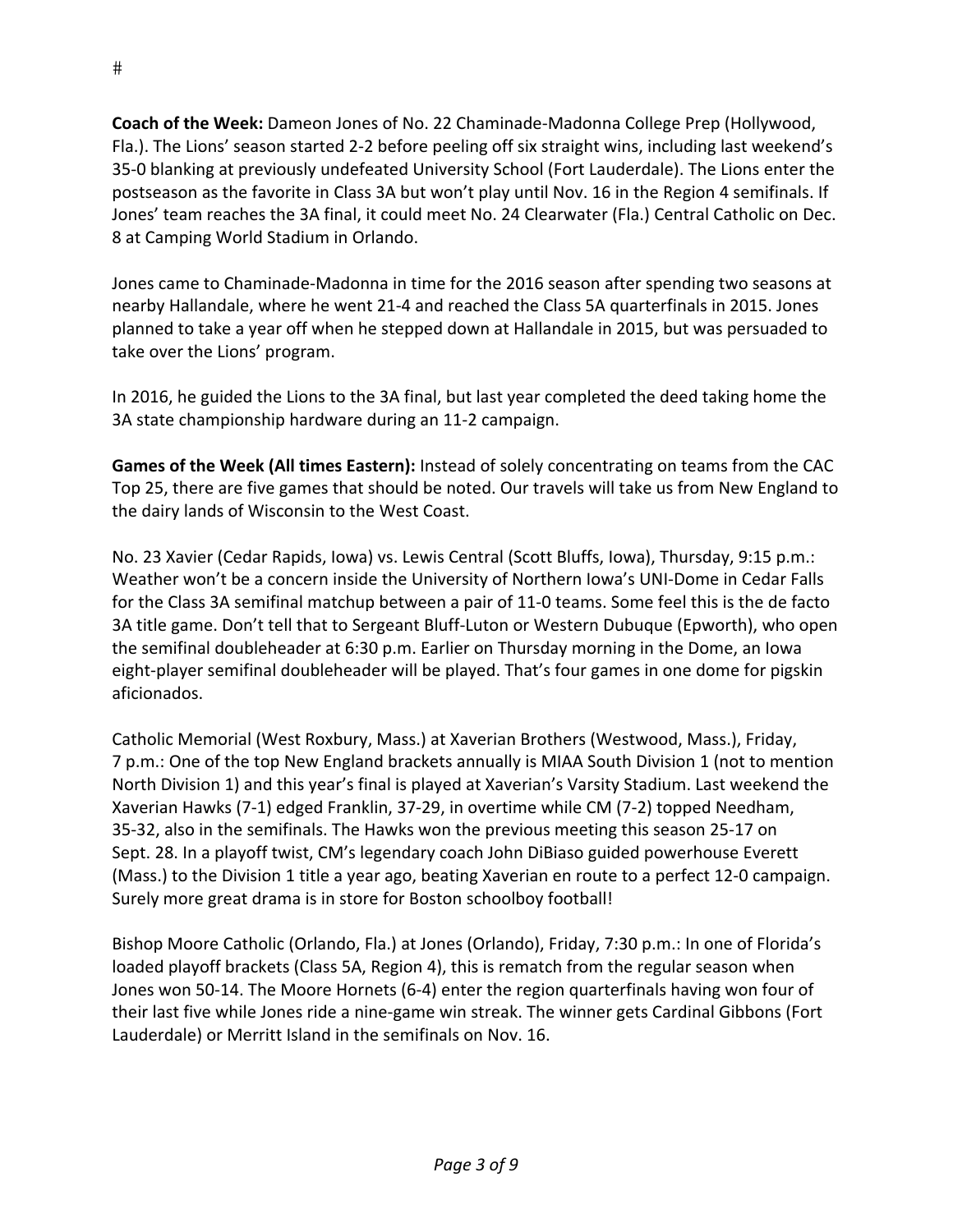Catholic Memorial (Waukesha, Wis.) vs. Eisenhower (New Berlin), Friday, 8 p.m.: The WIAA Division 3 semifinal contest is slated for Kettle Moraine High School in Wales—just west of Milwaukee. Catholic Memorial (11‐1) has won eight straight with three blowouts wins in the playoffs. Eisenhower is 12‐0. The winner advances to the Wisconsin Division 3 final against Rice Lake (10‐2) or West De Pere (12‐0) on Nov. 16 at University of Wisconsin's Camp Randall Stadium in Madison.

Carlsbad (Calif.) at Cathedral Catholic (San Diego, Calif.), Friday, 10 p.m.: The CIF‐San Diego Section often gets overlooked by their big brother (Southern Section) to the north but the Open Division four‐team bracket kicks off this weekend with two games. The Cathedral Catholic Dons (9‐1), coached by Sean Doyle, are on the verge of cracking the CAC Top 25 and have won nine straight since on opening night loss and host a semifinal game at Manchester Stadium. The winner plays San Marcos or top-seeded Torrey Pines (San Diego) in the final on Nov. 17.

There's nothing like playoff fever.

Fans, coaches, players and parents are encouraged to follow the CAC Top 25 through social media at www.Facebook.com/CACTop25 and on Twitter @CACTop25. If you want to nominate a player or coach for CAC recognition get us the information no later than each Monday morning during the season by 11 a.m. ET.

The CAC Top 25 rankings will return on November 14. In the meantime, we'd like to give special thanks on Sunday November 11 or Veterans Day. We honor and remember all those who have served in the United States Armed Forces—Army, Navy, Air Force, Coast Guard and Marines. You've made American proud!

The clock is ticking on the high school season so enjoy a game this weekend. God Bless America! *– Christopher Lawlor*

## **2018 Catholic Athletes for Christ (CAC) Catholic High School Football Top 25 November 7, 2018**

#### **1. St. John Bosco, Bellflower, Calif. (11‐0)**

Previous rank: 1

In the Huddle: Junior QB DJ Uiagalelei threw for 255 yards and four TDs as the Braves overwhelmed Serra (Gardena), 49‐0, in the CIF‐Southern Section Division 1 first round. RB George Holani chipped in with two rushing scores. Coach Jason Negro's team hits the road for a quarterfinal matchup at San Clemente on Friday night.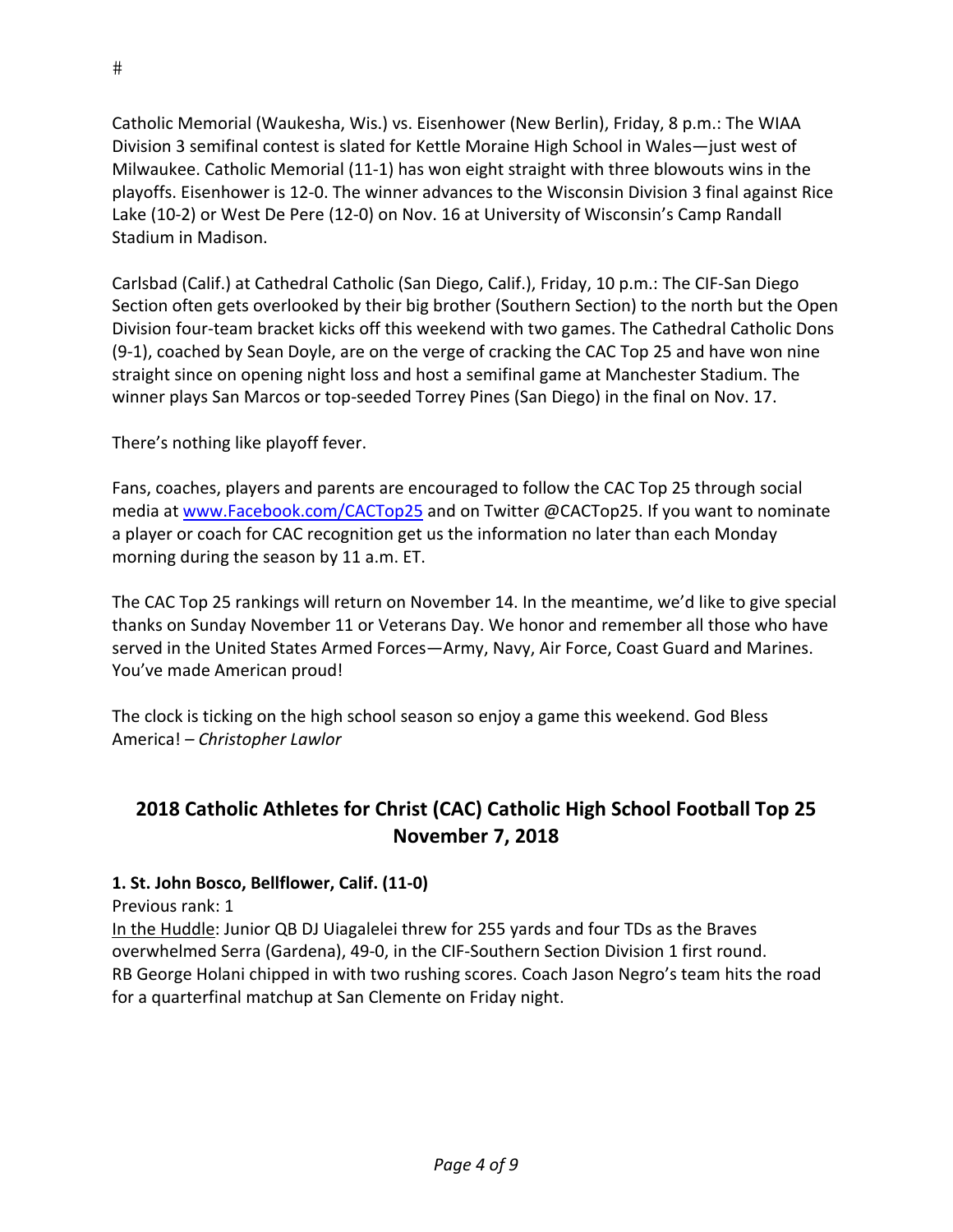## Previous rank: 2

In the Huddle: The Monarchs put up 14 points in each of the opening two quarters and went on to a 44‐6 victory over Valencia in the CIF‐Southern Section Division 1 first round. RB Glenn Harper scored the game's initial three scores, rushing for two and snatching a 50‐yard aerial from junior QB Bryce Young. The sectional quarterfinals could be a classic trap game with powerhouse Mission Viejo on Friday night.

# **3. St. John's College, Washington, D.C. (9‐0)**

# Previous rank: 3

In the Huddle: QB Sol‐Jay Maiava accounted for four TDs, including three in the air, as the Cadets posted a perfect regular season with a 34‐17 victory over then‐No. 19 Gonzaga (Washington). In a repeat of last weekend's game, the Cadets and Gonzaga (Washington) hook up in the Washington Catholic Athletic Conference semifinals on Saturday afternoon.

# **4. Archbishop Hoban, Akron, Ohio (11‐0)**

## Previous rank: 4

In the Huddle: The Knights took the first step to a fourth consecutive Ohio state championship, stopping Mayfield, 49‐0, in the Division II, Region 5 quarterfinals. It was 42‐0 at halftime as the Knights relied on three rushing TDs from Tyris Dickerson and three TD aerials from QB Shane Hamm, including a pair to Alabama‐bound TE Caden Clark. Next is undefeated Garfield Heights in the region semifinals on Friday.

## **5. De La Salle, Concord, Calif. (10‐0)**

Previous rank: 5

In the Huddle: Idle. The Spartans play Pittsburg on Friday in CIF‐North Coast Section Open Division semifinals.

## **6. St. Thomas Aquinas, Fort Lauderdale, Fla. (9‐1)**

Previous rank: 6

In the Huddle: Defeated Miramar, 48‐6. The Raiders warmed up for the playoffs with 21 points in the first quarter and 20 more in the second. Now the focus shifts to the playoffs and a home game against South Miami on Friday in the Class 7A, Region 4 quarterfinals.

## **7. St. Frances Academy, Baltimore, Md. (7‐0)**

Previous rank: 7

In the Huddle: The Panthers defeated Silver Oak Academy (Keymar, Md.), 69‐0. The next scheduled game is Friday versus COP Academy (Columbus, Ohio).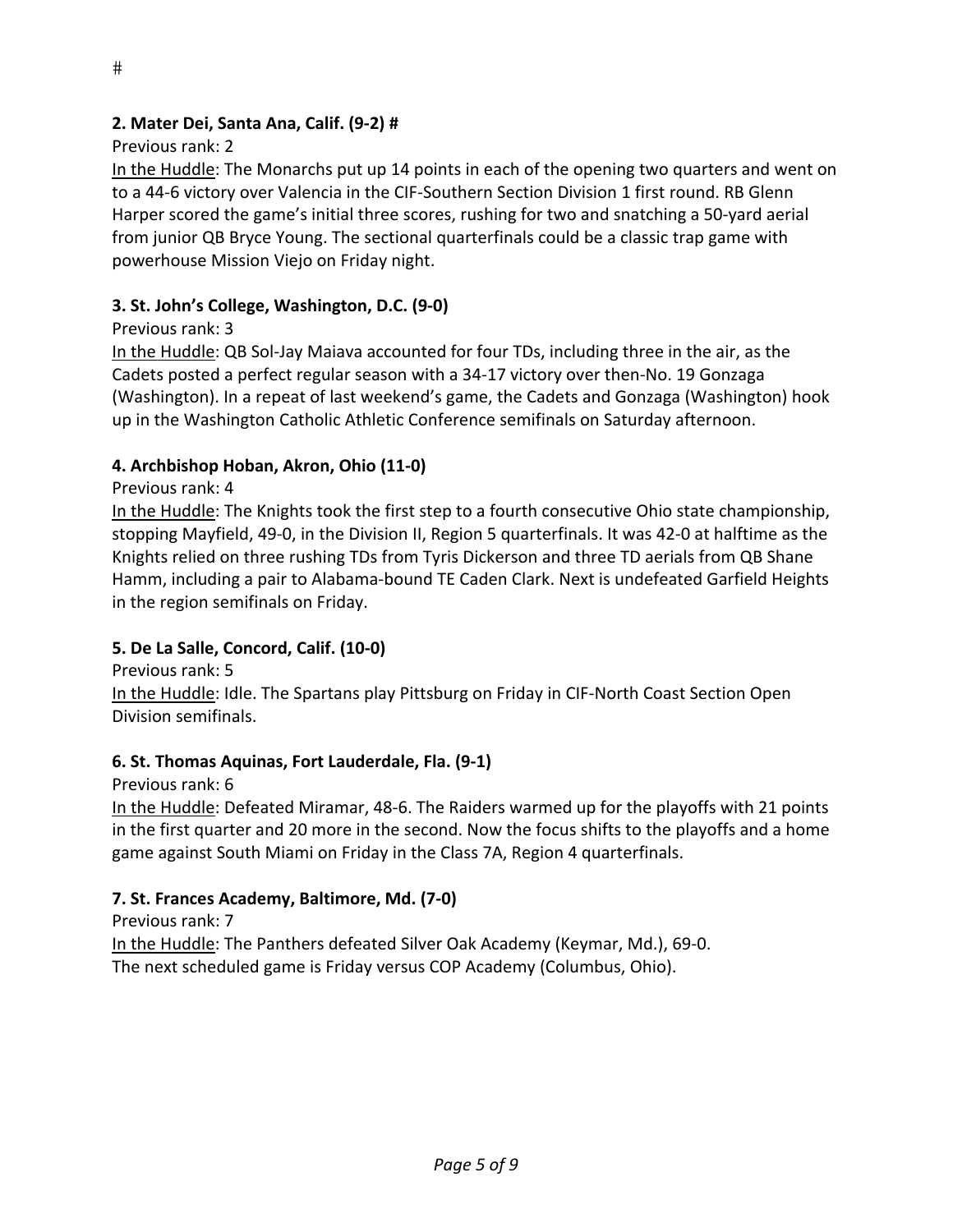### Previous rank: 8

In the Huddle: The Hawks blanked Roman Catholic (Philadelphia), 38‐0, in the Philadelphia Catholic League Class AAAAAA semifinals. Sophomore QB Kyle McCord connected for three TD passes, including a pair to Johnny Freeman. Next is La Salle College (Wyndmoor, Pa.) on Friday in the Catholic League final to be played at Northeast High School in Philadelphia.

### **9. Saint Louis, Honolulu, Hawaii (9‐0)**

Previous rank: 9

In the Huddle: Idle. Junior QB Jayden de Laura has completed 109 of 159 passes for 1,885 yards and 18 TDs and WR Roman Wilson has 20 catches for 545 yards and seven scores. Next is rivals Kahuku on Nov. 16 in Hawaii Open Division semifinals at Aloha Stadium.

## **10. Bergen Catholic, Oradell, N.J. (8‐1)**

Previous rank: 10

In the Huddle: Idle. The Crusaders are back at it Saturday afternoon with Seton Hall Prep (West Orange) in the Non‐Public Group 4 quarterfinals. The playoff run is fast and furious as the Crusaders are the favorite to defend their state title.

### **11. Blessed Trinity, Roswell, Ga. (10‐0)**

Previous rank: 11

In the Huddle: The Titans closed out the regular season with a convincing 42‐7 victory over White County (Cleveland). Ohio State‐bound Steele Chambers ran for 110 yards and two TDs. Next is a Class AAAA first round contest at home against Northwest Whitfield (Tunnel Hill) on Friday.

### **12. Covington Catholic, Park Hills, Ky. (11‐0)**

Previous rank: 12

In the Huddle: RB Casey McGinness made the most of his touches, carrying eight times for 97 yards and three TDs of 16, 7 and 9 yards during a 49‐0 rout of Woodford County (Versailles) in the Class 5A first round. The second round is Friday versus Montgomery County (Sterling).

### **13. JSerra Catholic, San Juan Capistrano, Calif. (9‐2)**

Previous rank: 13

In the Huddle: The Lions opened the CIF‐Southern Section Division 1 playoffs with an easy 42‐9 victory over Poly (Long Beach). Junior RB Chris Street ran for 132 yards and two TDs on 23 carries and QB Caden Bell passed for 168 yards and two scores. The postseason intensifies Friday with a sectional quarterfinal matchup with nationally ranked and unbeaten Oaks Christian School (Westlake Village).

### **14. Columbus, Miami, Fla. (10‐0) @**

Previous rank: 14

In the Huddle: Idle. The Explorers entertain Coral Gables in the Class 8A, Region 4 quarterfinals on Friday.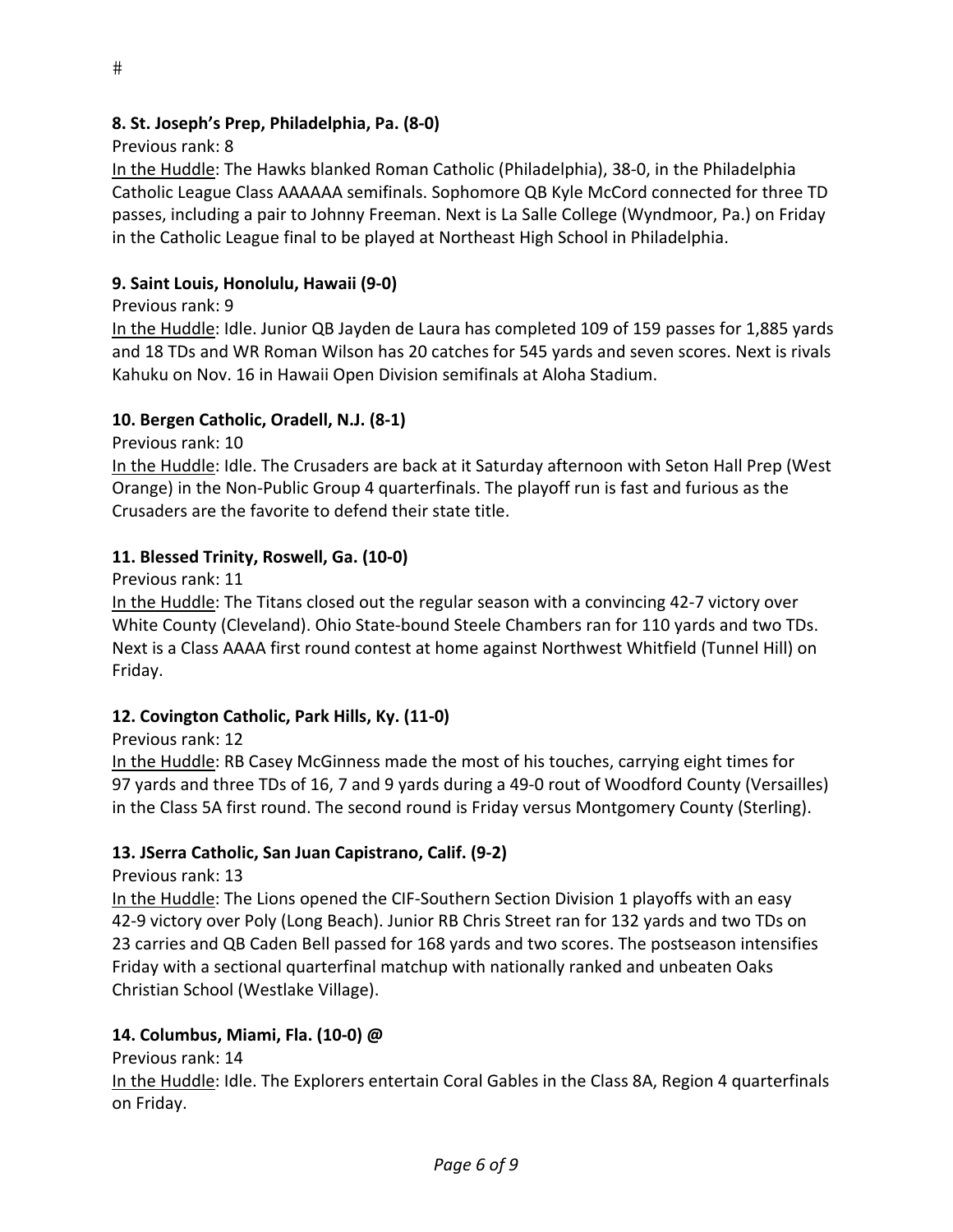Previous rank: 15

In the Huddle: For the second straight week, the Cadets produced offensive fireworks during the district playoffs in a 69‐8 victory over Hazelwood West (Hazelwood) in the semifinals. RB Bryan Bradford carried four times for 88 yards and two scores while QB Brett Gabbert threw for 178 yards and four TDs—all in the second quarter—when the Cadets carried a 49‐0 lead. Next is crosstown rival DeSmet Jesuit (St. Louis) on Friday in the Class 6 District 1 final.

## **16. Charlotte (N.C.), Catholic (10‐1)**

Previous rank: 16

In the Huddle: Defeated Marvin Ridge (Waxhaw), 39‐24. The Cougars led 25‐10 at the break and held off a late rally. The Class 3A playoffs start on Nov. 16.

### **17. DeMatha Catholic, Hyattsville, Md. (7‐2)**

Previous rank: 17

In the Huddle: Coach Elijah Brooks' team exploded for 20 unanswered points in the first quarter to defeat Bishop McNamara (Forestville, Md.), 42‐14. The Stags play Good Counsel (Olney, Md.) in the Washington Catholic Athletic Conference semifinals on Friday night.

#### **18. Bishop Gorman, Las Vegas, Nev. (7‐3)**

Previous rank: 18

In the Huddle: QB Micah Bowens completed 4 of 6 throws as three of them went for TDs in the regular season finale 52‐0 win over Clark (Las Vegas). Bowens added two rushing scores as the Gaels were up 28 points after one quarter. The Gaels enter the Class 4A Desert Region playoffs with a first round contest against Basic (Henderson) on Friday.

### **19. Brother Rice, Chicago, Ill. (11‐0)**

Previous rank: 20

In the Huddle: QB Johnny Bean rushed for two TDs and threw for another during a 27‐9 win over Oak Park in the Class 8A second round. The Crusaders march on in the playoffs, tangling with Warren (Gurnee) in the Class 8A quarterfinals this weekend.

### **20. Catholic, Baton Rouge, La. (9‐1)**

Previous rank: Not ranked

In the Huddle: Earned the No. 2 seed and first-round bye in the upcoming Louisiana High School Athletic Association Division I championships with a 55‐20 win over Broadmoor last week. The Bears are idle this week, so have a week to prepare for the rigorous playoff run.

### **21. St. Joseph Regional, Montvale, N.J. (7‐2)**

Previous rank: 22

In the Huddle: Idle. The Green Knights host St. Augustine (Richland) Saturday in the Non‐Public Group 4 quarterfinals.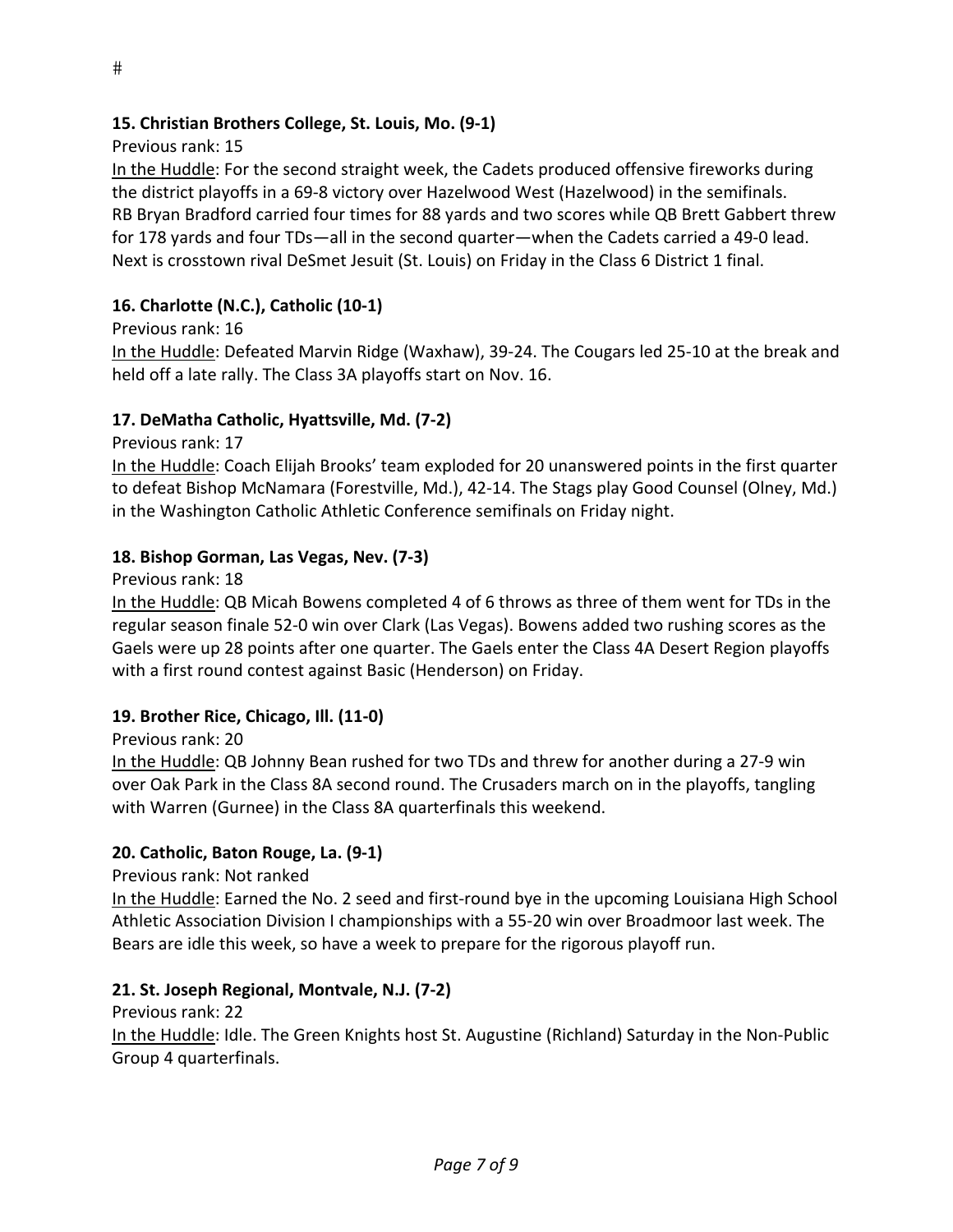#### **22. Chaminade‐Madonna College Prep, Hollywood, Fla. (8‐2)**

#### Previous rank: 22

In the Huddle: Sophomore Thaddius Franklin, a Miami recruit, ran for a career best 279 yards and two TDs on 26 carries in a 35‐0 pasting of previously undefeated University (Fort Lauderdale). QB Daelen Menard hit Penn State‐bound WR John Dunmore for two scores and the Lions head into the postseason on a roll. The Lions have a bye and won't play again until Class 3A, Region 4 semifinals, where they'll meet Westminster Christian (Miami) or Palmer Trinity (Miami) on Nov. 16.

#### **23. Xavier, Cedar Rapids, Iowa (11‐0)**

Previous rank: 23

In the Huddle: The Saints crushed Decorah, 42‐6, in the Class 3A quarterfinals. QB Quinn Schulte ran and passed for scores and Nathan Skala returned a punt 53 yards for a TD. The road to the state title get bumpy with a semifinal date versus undefeated Lewis Central (Council Bluffs) on Thursday at the UNI‐Dome in Cedar Falls.

#### **24. Clearwater (Fla.) Central Catholic (10‐0)**

Previous rank: 24

In the Huddle: Idle. The Marauders earned a bye to the Class 3A, Region 3 semifinals, where they face Tampa Catholic or Lakeland Christian on Nov. 16.

#### **25. St. Peter's Prep, Jersey City, N.J. (6‐3)**

Previous rank: 25

In the Huddle: Idle. Next is St. Joseph (Metuchen) in the Non‐Public Group 4 quarterfinals on Friday.

**Dropped out:** No. 19 Gonzaga (Washington, D.C.)

**Special Consideration**: Dowling Catholic (West Des Moines, Iowa); Gonzaga (Washington, D.C.); Marist (Chicago, Ill.); St. Pius X Catholic (Atlanta, Ga.); De La Salle Collegiate (Warren, Mich.); Bishop Chatard (Indianapolis, Ind.); St. Anthony's (South Huntington, N.Y.); DePaul Catholic (Wayne, N.J.); McGill‐Toolen (Mobile, Ala.); St. Pius X (Houston, Texas); Bishop McDevitt (Harrisburg, Pa.); Memorial (Evansville, Ind.); Salpointe Catholic (Tucson, Ariz.); Bishop Dwenger (Fort Wayne, Ind.); Marist (Atlanta, Ga.); Aquinas Institute (Rochester, N.Y.); Jesuit (Tampa, Fla.); Bishop Amat (La Puente, Calif.); Central Catholic (Toledo, Ohio); Malvern (Pa.) Prep; Mount Carmel (Chicago, Ill.); Strake Jesuit (Houston, Texas); Nazareth Academy (LaGrange Park, Ill.); Eastside Catholic (Sammamish, Wash.); Cathedral Prep (Erie, Pa.); Xaverian Brothers (Westwood, Mass.); Good Counsel (Olney, Md.); St. Thomas Aquinas (Overland Park, Kan.); Catholic Memorial (Waukesha, Wis.); St. Edward (Lakewood, Ohio)**;** Iona Prep (New Rochelle, N.Y.); Conwell‐Egan (Fairless Hills, Pa.); and Cathedral Catholic (San Diego, Calif.).

*# Includes a forfeit loss @ Includes a forfeit win*